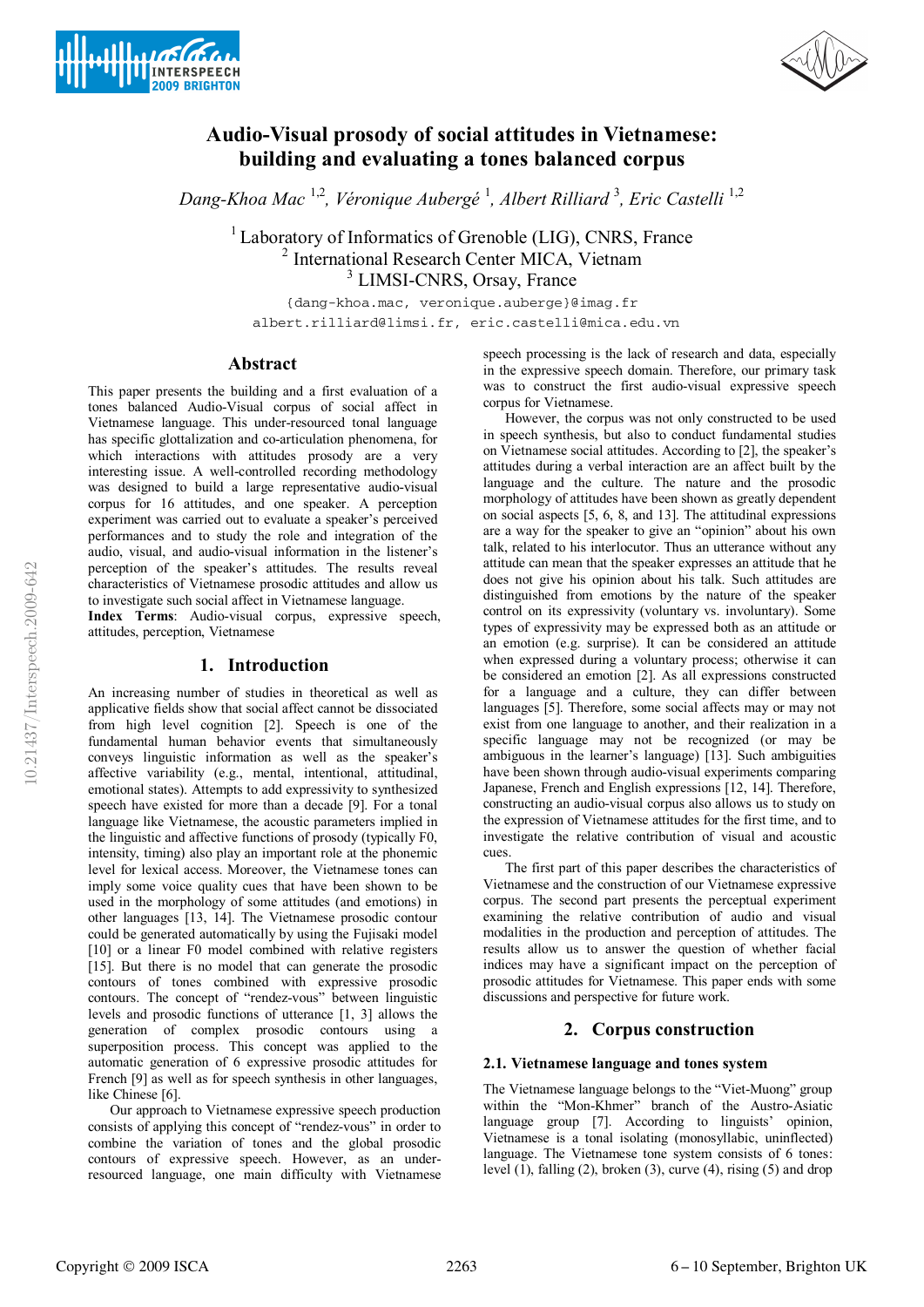(6). Figure 1 shows examples of tonal prosodic contours in Vietnamese. Tone 5b and 6b correspond to tone 5 and 6 on a syllable ended by a stop consonant. A special feature of the Vietnamese tone system is the co-occurrence of glottalization during the production of some tones. For example, tone 3 is accompanied with harsh voice quality due to a glottal stop (or a rapid series of glottal stops) around the middle of the vowel. Tone 6 has the same kind of harsh voice quality as tone 3, however, it is distinguished by dropping very sharply and is almost immediately cut off by a strong glottal stop [7]. In addition, the height and the shape of a tone can be also altered due to the influence of the neighbour tones. This is the tonal co-articulation phenomena in Vietnamese continuous speech [7]. For example, a tone preceded by a rising tone, such as the tone 3 or 5, will start higher than its normal target value. Otherwise, when it is preceded by a falling tone, such as the tone 2 or 6, it will start at a lower value.



Figure 1: *Examples of contours of 8 Vietnamese tone representations from a female subject [11]. From the left to right, top to bottom: tone 1, 2, 3, 4, 5, 5b, 6, 6b.*

### **2.2. Attitude selection**

Prosodic social affects have been studied in different languages such as English [6], French [9] and Japanese [13]. For these languages, attitudes have been selected thanks to the foreign language didactics' literature. Unfortunately, as mentioned above, there is very little research on the Vietnamese expressive speech. We have found only one study [8] dealing with this topic. From this study, we selected 16 attitudes to be examined in Vietnamese speech (Table 1).

Because attitudes are highly linked to language and culture, some attitudes may not exist in a given language. For example the occidental concept of "*seduction*" is difficult to translate in Japanese. These 16 attitudes were selected in order to investigate their existence and their realization in the Vietnamese language. The "exclamation of surprise" was divided into three sub-types: "*neutral*", "*negative*" and "*positive*" in order to verify whether or not they can be distinguished in Vietnamese.

Table 1. *Selection of 16 Vietnamese attitudes, with their abbreviations*

| Declaration                          | DEC        | Irritation                 | IRR        |
|--------------------------------------|------------|----------------------------|------------|
| Interrogation                        | <b>INT</b> | Sarcastic irony            | <b>SAR</b> |
| Exclamation of neutral surprise      | EXo        | Scorn                      | SCO        |
| Exclamation of positive surprise EXp |            | Politeness                 | POL        |
| Exclamation of negative surprise EXn |            | Admiration                 | <b>ADM</b> |
| Obviousness                          | <b>OBV</b> | Infant-directed speech IDS |            |
| Doubt-Incredulity                    | DOU        | Seduction                  | <b>SED</b> |
| Authority                            | AUT        | Colloquial                 | CO         |

#### **2.3. The corpus**

In order to create a prosody generation system based on the corpus, the corpus was constructed according to the concept of "rendez-vous" between prosodic contours and linguistic levels [1, 3]. The corpus was constituted from 125 skeleton sentences chosen without specific affective meaning, in order to express them naturally in all 16 attitudes. To observe the effects of tone and tonal co-articulation in attitudinal expression, the corpus contained 8 sentences of one-syllable length, which correspond to 8 representations of Vietnamese tones, and 72 sentences of two-syllable length, which correspond to all combinations of two tones among the eight Vietnamese tones. The remainder of the corpus is based on 45 sentences from three to eight syllables in length and systematically varied in their syntactic structure: single word, nominal group, verbal group and a simple structure "subject-verb-object".

One male speaker, a native of Hanoi (standard pronunciation), was chosen to record the speech corpus. A training phase was carried out in order to ensure that the speaker expressed each attitude as naturally as possible. A sample corpus with few sentences had been recorded and it was informally judged by the speaker and eight other native Vietnamese to ensure the naturalness of the speaker's performance.

The corpus was recorded in a sound-proof room. A high quality microphone (AKG C1000S) was placed approximately 40-cm from the speaker's mouth. The microphone was connected to a computer outside the room through an USB sound device. The speech was recorded at 44.1 kHz, 16bits. During the recording, a digital DV camera (Sony DXC990) recorded the speaker's performances. The video clips were encoded with IndeoVideo codec at 784x576 pixels resolution. Vocal folds vibrations were also measured using an electroglottograph. To control the speaker performance, a specialist in expressive speech and a native Vietnamese speaker observed the recording process from outside the room, through a video system. They could require the speaker to reproduce a stimulus if they thought that it was not performed satisfactorily. The speaker pronounced all 125 sentences in 16 attitudes. The complete corpus contained 2000 stimuli. It corresponds to more than 90 minutes of audio-visual signal after post-processing.

# **3. Perception test**

#### **3.1. Experimental protocol**

The perception test was intended to evaluate the perceptive relevance of collected attitudinal expressions in Vietnamese and the relative weight of the following factors on the perception of these 16 Vietnamese attitudinal expressions:

- the sentence length (in number of syllables)
- the modality (Audio, Visual, Audio-Visual)
- the presentation order of modalities (Audio first or Visual first)

To examine the influence of sentence length, three skeleton sentences of one-, two- and five-syllables length were chosen from the test corpus. Note that most of Vietnamese words are mono-syllabic or bi-syllabic [8]. In order to limit the complexity of the test, the influence of tones was not investigated in this experiment (the tones influence will be specifically study in a further devoted experiment). Therefore, the three selected sentences include no tone variation: all syllables are based on tone 1 (the level tone). The effect of Vietnamese tones on the attitudinal expression and perception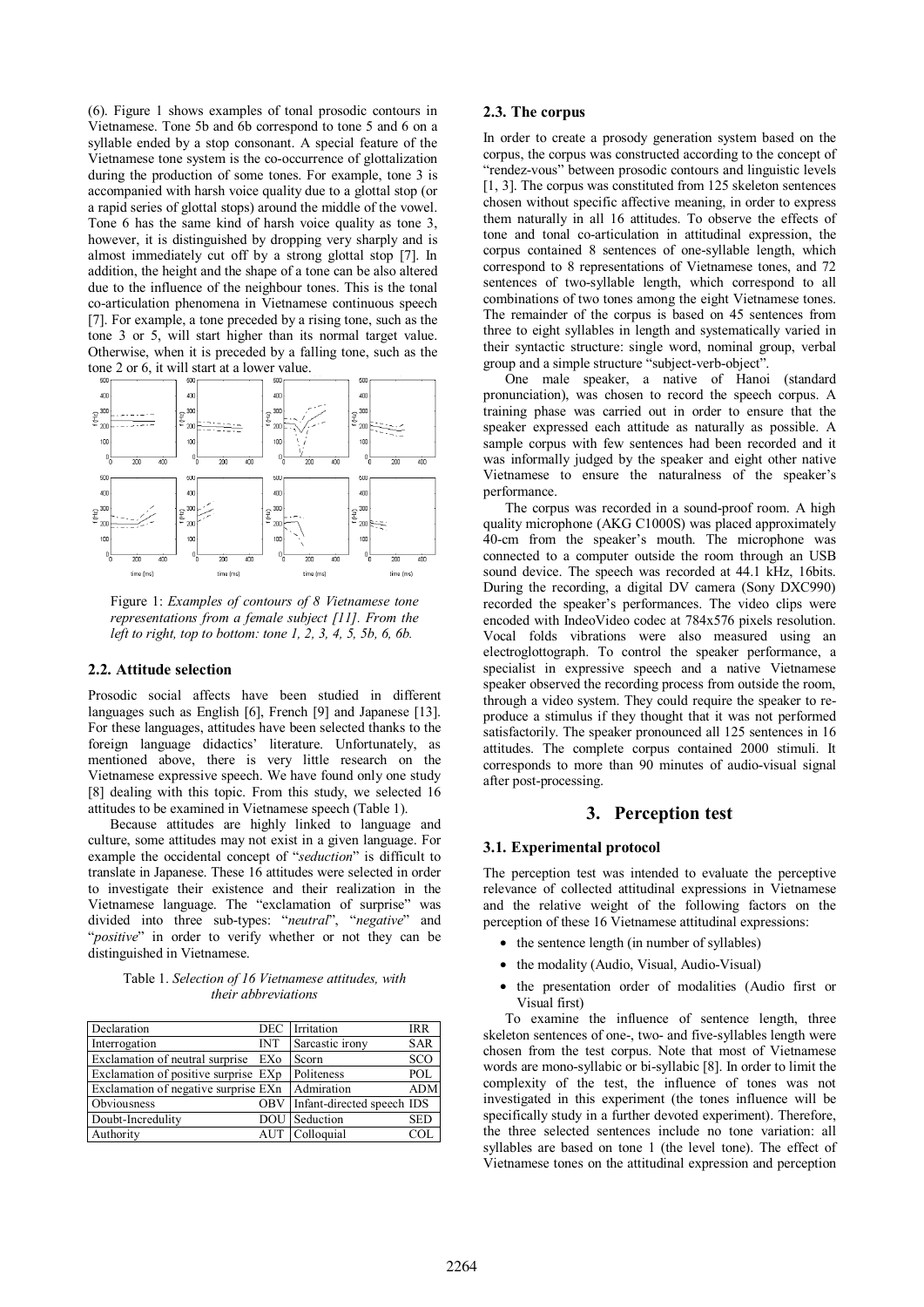will be examined later. The three selected sentences were presented in the 16 attitudes and in three modalities (audioonly, visual-only and audio-visual). Thus, there were 3\*16\*3=144 stimuli for the perception test.

Twenty Vietnamese listeners (10 males and 10 females with a mean age of 25), who speak the same dialect as the speaker, participated in this experiment. They were separated into two groups. The first group listened to the audio-only stimuli first, then watched the video-only stimuli, and finally watched the audio-video stimuli. The second group started with the video-only stimuli, continued with the audio-only stimuli and ended with the audio-video stimuli. The stimuli in each modality were randomized for each listener in order to counterbalance a possible effect of stimuli presentation order.

The perception tests were carried out in a quiet room, using a high-quality headset (Sennheiser HD 25-13) at a comfortable hearing level. The testing program interface also gave the definition of the 16 attitudes. No listener expressed any difficulty understanding the concepts of the 16 attitudes. All subjects listened to (and/or watched) each stimulus only once. After each stimulus, they were asked to indicate the perceived attitude among the 16 attitudes and to indicate the intensity of its expressiveness on a scale ranging from "hardly perceptible" (encoded as 1) to "very marked" (encoded as 100). The score 0 was assigned to the 15 other attitudes.

Table 2: *Output of the ANOVA with the mean intensity rating. Significant effects at the 1% level are set in bold face. Att: attitude; Mod: Modality; Ord: presentation order of modalities; Len: sentence length.*

|                 | df             | F      | p     |
|-----------------|----------------|--------|-------|
| Att             | 15             | 47.804 | 0.000 |
| Mod             | $\mathbf{2}$   | 45.373 | 0.000 |
| Ord             | 1              | 0.022  | 0.882 |
| Len             | $\overline{2}$ | 3.735  | 0.024 |
| Att*Mod         | 30             | 6.096  | 0.000 |
| Att*Ord         | 15             | 1.527  | 0.087 |
| Att*Len         | 30             | 3.542  | 0.000 |
| Mod*Ord         | $\overline{2}$ | 0.749  | 0.473 |
| Mod*Len         | 4              | 1.822  | 0.122 |
| Ord*Len         | $\overline{2}$ | 0.238  | 0.788 |
| Att*Mod*Ord     | 30             | 1.175  | 0.235 |
| Att*Mod*Len     | 60             | 2.104  | 0.000 |
| Att*Ord*Len     | 30             | 0.806  | 0.763 |
| Mod*Ord*Len     | $\overline{4}$ | 0.547  | 0.701 |
| Att*Mod*Ord*Len | 60             | 0.644  | 0.985 |

### **3.2. Result analyses**

### *3.2.1. Analysis of variance*

The mean intensity rating of good answers was chosen as the dependent variable of an ANOVA. In order to measure the effect of each factor listed above, a repeated-measures ANOVAs was calculated, assuming compound symmetry (p>.01). Table 2 shows the results of ANOVA.

The factors attitude and modality have a significant effect on the perception result and a significant interaction between them. There is also an interaction between attitude and sentence length and an interaction between attitude, modality and sentence length. Figure 2 presents the average intensity for each attitude, in each modality. As expected from the result of [14], for most attitudes, audio and visual information cooperate in completion, since audio-visual scores are better than those using audio- or visual-only information. This synergy is particularly important for EXo, DOU and SED. The visual information is particularly informative for EXp, SCO and POL. The audio information plays an important role for DEC, OBV, AUT, SAR and COL.



Figure 2: *Mean intensity rating for each attitude in each modality.* 



Figure 3: *Mean intensity rating for each attitude in each length.* 

Figure 3 shows that the significant interaction between attitude and sentence length can be explained mainly by the low recognition scores obtained by some stimuli in some attitudes, pointing at the worst performances of the test corpus. But the non-significant effect of the length factor in ANOVA result indicates that there is no influence of the three sentences, or the sentence length. The order of presentation of modalities is not significant when measure by the mean intensity rating (p>0.01).

# *3.2.2. Analysis of confusion matrices*

As ANOVA only deals with good answers, they omit a large part of listeners and do not permit a study of the distribution of answers. However, this is a crucial part of the analysis, because it allows the comparison of perceptual proximities between attitudes. This part of the analysis is carried out on the basis of contingency tables, counting the number of each different answer for each presented attitude. This is done separately for each of the three modalities of presentation. This gives for each presented attitude a vector representing its perception by listeners on the possible answers. Then, the Euclidian distance between each pair of vectors is calculated in order to measure the perceptual distances between attitudes. Then, a hierarchical clustering method is applied to group attitudes (using the Ward metric) on the basis of their perceptive proximity (cf. figure 4).

According to the clustering analysis, the 16 attitudes can be separated in wider groups, differing according to the modality considered. The separation threshold was set at 75, almost half the maximum distance obtained between two attitudes. Such an analysis gives 5 clusters of attitudes for the audio modality, that can be labelled under more general kind of expressions: (1) Impolite expressions (SAR, SCO), with the